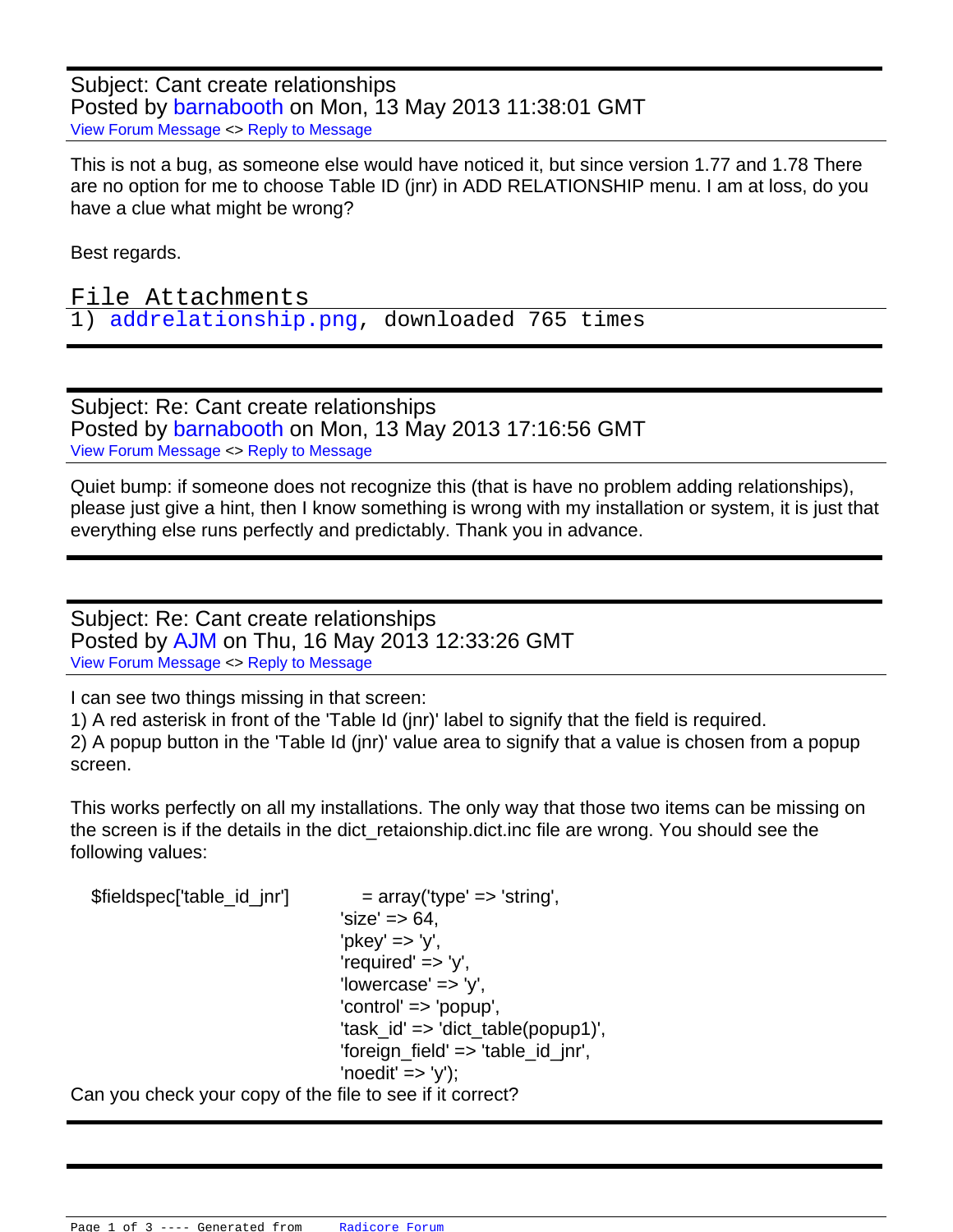Subject: Re: Cant create relationships Posted by [barnabooth](index.php?t=usrinfo&id=223) on Thu, 16 May 2013 12:57:52 GMT [View Forum Message](index.php?t=rview&th=868&goto=3739#msg_3739) <> [Reply to Message](index.php?t=post&reply_to=3739)

Thank you very much for answering, however in .../radicore/dict/classes/dict\_relationship.dict.inc I read as it should be:

\$fieldspec['table\_id\_jnr'] = array('type' => 'string',  $'size' => 64$ , 'pkey' => 'y', 'required'  $=> 'y'$ ,  $'lowercase' => 'v'.$  'control' => 'popup', 'task  $id' \Rightarrow$  'dict table(popup1)', 'foreign\_field' => 'table\_id\_jnr',  $'noedit' => 'y'$ );

I am beginning to suspect something is wrong or some missing software/addon with my computer (ubuntu 13.04 on macbookpro 5.5 or browser (same error on both the current verions of chromium and firefox) as I have not done any changes in the radicore files. But as said, I don't experience any other oddities when running radicore. Just for curiosity, there are no red asterisk in "update relationship" either, should it be? See screendump.

File Attachments 1) [Skärmbild från 2013-05-16 14:49:31.png](index.php?t=getfile&id=274) , downloaded 891 times

Subject: Re: Cant create relationships Posted by [AJM](index.php?t=usrinfo&id=3) on Fri, 17 May 2013 10:52:48 GMT [View Forum Message](index.php?t=rview&th=868&goto=3742#msg_3742) <> [Reply to Message](index.php?t=post&reply_to=3742)

You won't see the red asterisk in the update screen as the field is non-editable.

The  $$fieldspec['tableid$  id  $jnr'$ ] array contains the entry 'noedit'  $\Rightarrow$  'y', which makes the field non-editable by default, but the 'Add Relationship' task should cause the following code to be executed in the dict relationship jnr class:

function \_cm\_changeConfig (\$where, \$fieldarray)

 // make these fields editable unset(\$this->fieldspec['database\_id\_jnr']['noedit']); unset(\$this->fieldspec['table\_id\_jnr']['noedit']);

return \$fieldarray;

{